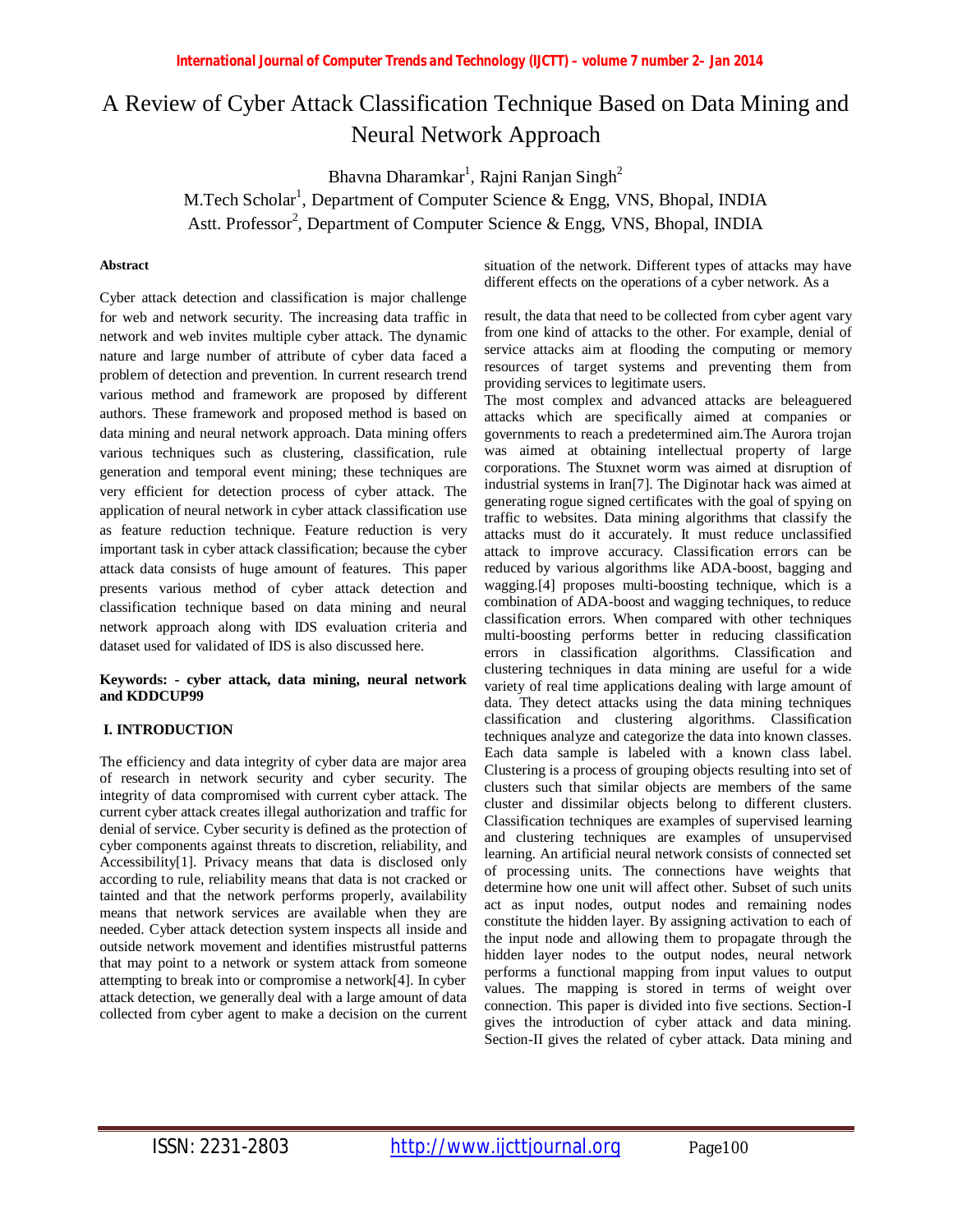neural network in III. In section-IV evaluation and performance analysis and finally discuss conclusion and future work in section V.

## **II. RELATED WORK**

In this section described the related work of cyber attack classification with data mining and neural network approach. The detection and classification of cyber attack faced a problem of false detection of cyber attack data. The data mining and neural network play an important role in cyber attack classification. The process improved the rate of classification. Some work in the field of attack classification discuss here.

**Clustering**: The process of grouping a set of physical or abstract objects into classes of similar objects is called clustering. A cluster is a collection of data objects that are similar to one another within the same cluster and are dissimilar to the objects in other clusters. A cluster of data objects can be treated collectively as one group and so may be considered as a form of data compression.

a) **X.Li et al. [2] :** authors proposed a work in level of hardware in from of Data storage devices may additionally be included in the network to support networked storage, local fault diagnosis, and distributed decision making. There is a communication gateway in each community network. It manages the communication among the network elements, performs data aggregation, and bridges the bottom and top layers to allow data exchange.

**b) Vineet Richhariya, Dr J.L.Rana,Dr R.C.Jain, Dr. R.K.Pandey [14] :** authors Proposed a model in which first dimension reduction technique is applied. Secondly on reduced data set fuzzification of feature values is done to get simpler range. Thirdly combination of clustering and naïve based approach, on the large test dataset applied. Obtained results are analyzed on detection rate, false positive rate and precision rate. Fuzzy logic based discretization of the dataset has helped to improve the training data representation, and performs well in terms of detecting attacks faster and with reasonable reduction in false alarm rate.

c) **S. Staniford-Chen, S. Cheung, R. Crawford, M. Dilger, J. Frank, J. Hoagland, K. Levitt, C. Wee, R. Yip, and D. Zerkle [15] :** authors proposed a AFID is a framework for a distributed intrusion detection system that employs autonomous agents at the lowest level for data collection and analysis and transceivers and monitors

at the higher levels of the hierarchy for controlling the agents and obtaining a global view of activities

**Classification**: classification is an effective means for distinguishing groups or classes of objects; it requires the often costly collection and labelling of a large set of training tuples or patterns which the classifier uses to model each group. It is often more desirable to proceed in the reverse

direction Typical classify models have the linear regression model, the decision tree model, the model based on rule and the neural network model

**d) Shailendra Singh, Sanjay Silakari [1] :** authors proposed a model of Cyber Attack Detection System and its generic framework, which has been found to perform well for all the classes of attack. In this framework authors used four tiers architecture to enhance the adaptability of the cyber attack detection system. The first tier is dedicated to data collection and preprocessing of the data. The Second tier is meant for the feature extraction technique, third tier is dedicated to classification of cyber attacks and fourth tier is dedicated to user interface for reporting the events.

e) **Hoa Dinh Nguyen, Qi Cheng [4]** : authors proposed a new feature selection algorithm for distributed cyber attack detection and classification. Different types of attacks together with the normal condition of the network are modeled as different classes of the network data. Binary classifiers are used at local sensors to distinguish each class from the rest. The proposed algorithm outputs for each local binary classifier a set of pair wise feature subsets which are selected for discriminating that particular class from each of the rest classes. This is different from conventional feature selection algorithms, which select a unique feature subset for each local binary classifier. The new feature selection method is shown to be more capable of selecting all relevant features, thus to improve the detection and classification accuracy.

f) **Bimal Kumar Mishra, Hemraj Saini [5] :** authors used classification approach of cyber attack which uses characteristics metrics and game theoretic approach to classify the attacks to their closest category. The standard weights of the metrics are used as the base line to classify the cyber attacks in the proper category. The approach is simple and extendible; as new characters of the newly identified attacks can be added to the attack characteristic metrics and the corresponding unique weight to the character are assigned by the proposed formula. Besides this, the proposed approach clearly represents the cause effect relationship for all possible attacks which helps us to find the appropriate solution to restrict them in the Internet.

g**) Haitao Du, Christopher Murphy, Jordan Bean , Shanchieh Jay Yang [7] :** In this paper authors used a statically theory of Mean that the track length and the time interval between two observations can be very different, potentially by orders of magnitude. These differences, along with the various other uncharted features of cyber attack tracks present an exciting and critical new challenge. This paper will first illustrate the non-uniformity and cyber track features, as well as the pros and cons of the traditional Kmeans clustering algorithm.

h) **Dewan Md.Farid ,Nouria Harbi,Emna Bahri,Mohammad Zahidur Rahman,Chowdhury Mfizur Rahman** [9] : In this paper authors proposed a new learning algorithm for anomaly based network intrusion detection system using decision tree algorithm that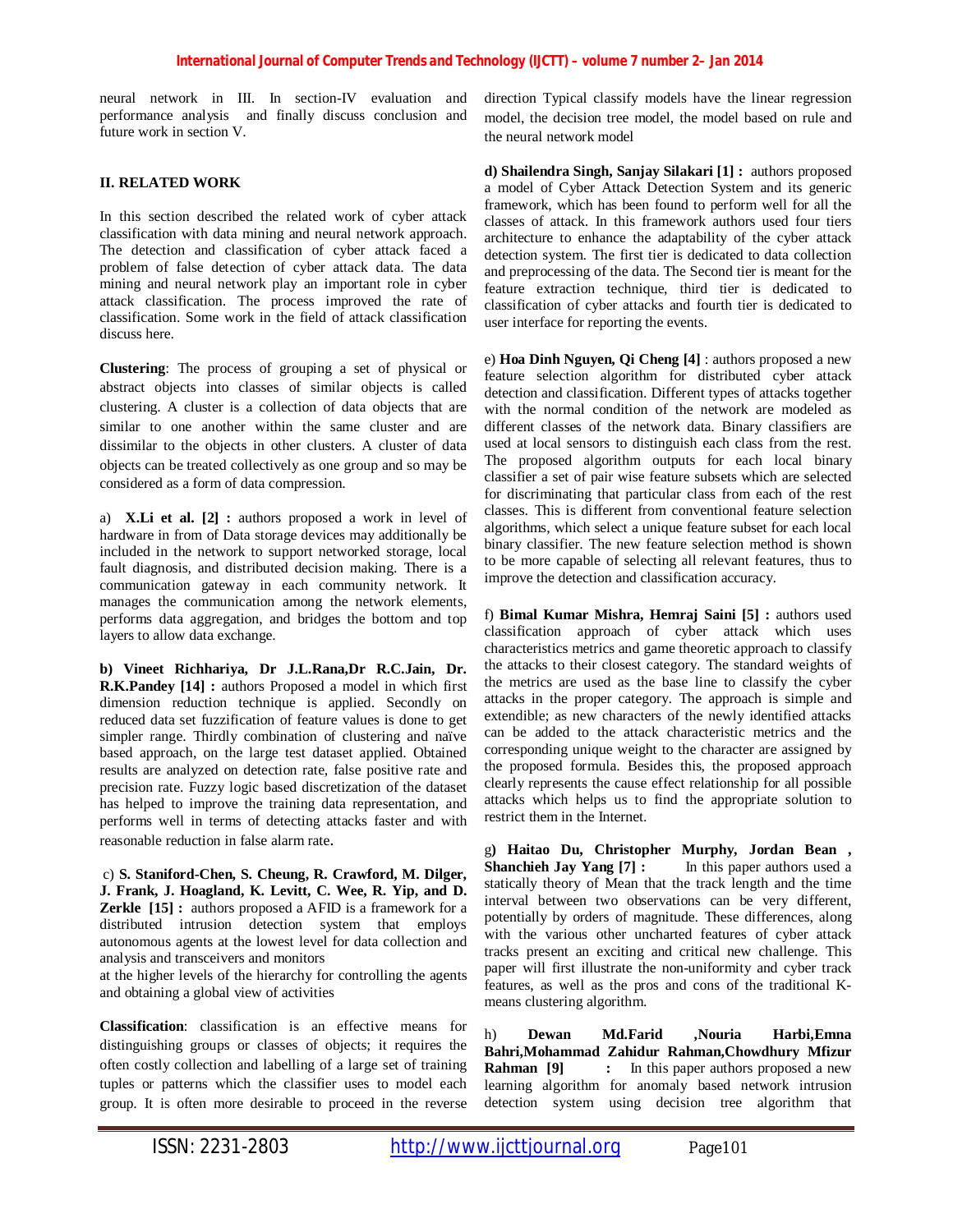distinguishes attacks from normal behaviors and identifies different types of intrusions.

i) **Shailendra Singh, Sanjay Agarwal [12]** : In this paper authors proposed an improved Support Vector Machine (iSVM) algorithm for classification of cyber attack dataset. Result shows that iSVM gives 100% detection accuracy for Normal and Denial of Service (DOS) classes and comparable to false alarm rate, training, and testing times. The performance of traditional SVM is enhanced in this work by modifying Gaussian kernel to enlarge the spatial resolution around the margin by a conformal mapping, so that the separability between attack classes is increased. It is based on the Riemannian geometrical structure induced by the kernel function.

## **III DATA MINING AND NEURAL NETWORK**

Data mining and neural network play an important role in cyber attack classification. Data mining offer various technique for classification such as KNN, decision tree, SVM and rule based classification; all these classification promise the result of classification. The result of classification suffered a problem of false detection. The false detection of data mining technique is big issues in research trend. Now the minimization of false detection rate in cyber attack classification required reduction of attribute in cyber data and valid pattern of data. The artificial neural network plays an important role in feature reduction and valid pattern generation. Over the complicated structure of neural network the neural networks approach can be applied to a wide range of pattern recognition problems intrusion detection included[18]. The idea behind the application of soft computing techniques and particularly ANN in implementing cyber attack is to include an intelligent agent in the system that is capable of disclosing the latent patterns in abnormal and normal connection audit records and to generalize the patterns to new connection records of the same class[14]. And the beauty of neural networks in intrusion detection is that no signatures or even rules are needed. To simply start feeding input data concerning network or host based events to a neural network and it does the rest. Neural networks are therefore well suited to picking up new patterns of attacks readily although some learning time is required [15]. The neural networks approach has been around for a long time and if anything it is likely to become more widely used and relied on in intrusion detection in the future as reliance on signatures diminishes. Different types of Artificial Neural Network exist for various purposes such as classification, prediction, clustering, association, etc. A feed-forward ANN was the first and arguably simplest type of artificial neural network devised. In this network the information moves in only one direction forward from the input nodes through the hidden nodes (if any) and to the output nodes[16]. There are no cycles or loops in the network) with the back propagation learning algorithm is commonly used for classification problems. Cyber attack detection can be considered a classification problem in that computer and network data is classified into attack or normal use. One advantage of a feed-forward ANN for classification problems lies in its ability to learn a

sophisticated nonlinear input-output function. The ANN learns signature patterns of cyber attacks and normal use activities from the training data and uses those signature patterns to classify activities in the testing data into attack or normal use[17]. Now a day's support vector machine is widely used a classification technique in cyber attack detection. The prediction of result of support vector machine is 90%. The process of grouping a set of physical or abstract objects into classes of similar objects is called clustering. A cluster is a collection of data objects that are similar to one another within the same cluster and are dissimilar to the objects in other clusters. A cluster of data objects can be treated collectively as one group and so may be considered as a form of data compression. Classification is an effective means for distinguishing groups or classes of objects; it requires the often costly collection and labeling of a large set of training tuples or patterns which the classifier uses to model each group. It is often more desirable to proceed in the reverse direction Typical classify models have the linear regression model, the decision tree model, the model based on rule and the neural network model.

Table 1 gives the description of classification and clustering technique for data mining with advantage and disadvantage.

| <b>Types</b>                  | <b>Method</b>                     | <b>Disadvanta</b><br>ge                                             | <b>Advantages</b>                                                                  | Concept                                                                                                                                          |
|-------------------------------|-----------------------------------|---------------------------------------------------------------------|------------------------------------------------------------------------------------|--------------------------------------------------------------------------------------------------------------------------------------------------|
| Classificat<br>ion<br>methods | Simple<br>rules                   | Complex<br>situation<br>are hard to<br>define in<br>simple<br>rules | Simple to<br>use                                                                   | Ifthen<br>like<br>rules                                                                                                                          |
|                               | Neural<br>Networ<br>ks            | <b>Black box</b>                                                    | Can handle<br>complex<br>relations                                                 | Mathemat<br>ical model<br>calculatin<br>g output<br>based on<br>inputs                                                                           |
|                               | Support<br>Vector<br>Machin<br>es | Slow on<br>large<br>sample<br>sizes                                 | Small<br>chance at<br>over fitting<br>and<br>possible to<br>use<br>dynamicall<br>y | Classes<br>are<br>separated<br>by a<br>hyperplan<br>e by<br>calculatin<br>g support<br>vectors to<br>the closest<br>points<br>from each<br>class |
|                               | Bayesia<br>n<br>Networ<br>ks      | Cannot<br>handle<br>missing<br>data well                            | Efficient<br>with causal<br>relations                                              | Probabilit<br>y of<br>events                                                                                                                     |
|                               | Decisio<br>n Trees                | Very hard<br>to find<br>optimal                                     | Can handle<br>numeric<br>and text                                                  | Classifica<br>tion by<br>If.then                                                                                                                 |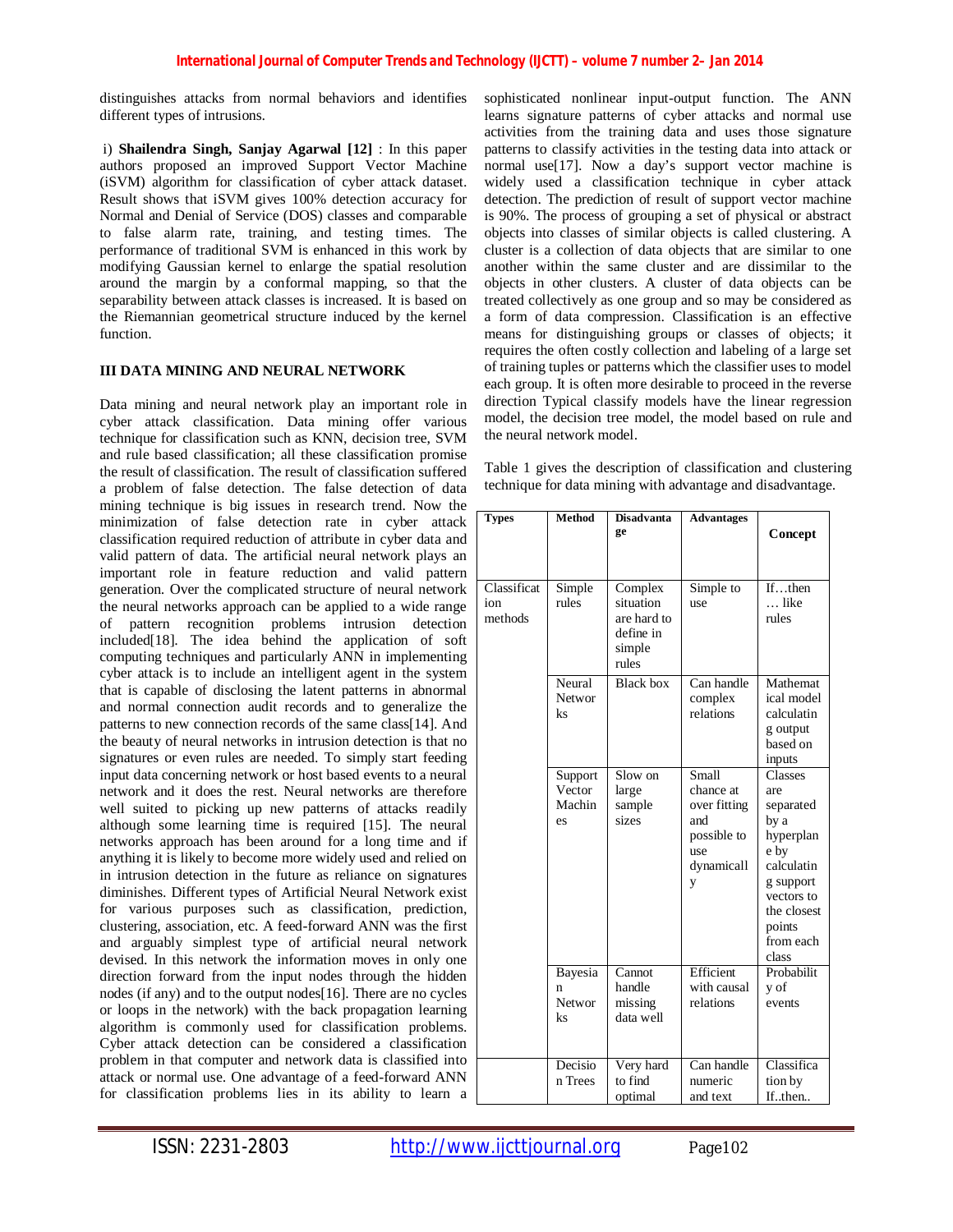|                       |                                      | solution                                                                                                                         | data types                                                                                                                             | like tree<br>structure                                                                                                                                                                |
|-----------------------|--------------------------------------|----------------------------------------------------------------------------------------------------------------------------------|----------------------------------------------------------------------------------------------------------------------------------------|---------------------------------------------------------------------------------------------------------------------------------------------------------------------------------------|
|                       | k-<br>Nearest<br>Neighb<br><b>or</b> | Storage<br>intensive<br>and<br>susceptible<br>to noise                                                                           | Simple to<br>implement                                                                                                                 | Distance/<br>density<br>calculatio<br>n between<br>case and<br>classes                                                                                                                |
|                       | Hidden<br>Markov<br>Models           | Events<br>must be<br>independe<br>nt. (The<br>events<br>may not<br>provide a<br>probability<br>of a<br>following<br>event.)      | $\overline{Can}$<br>analyze<br>sequences<br>of events<br>in which<br>the events<br>are not<br>independe<br>nt.                         | The<br>probabilit<br>y of a<br>sequence<br>of<br>observed<br>events is<br>used to<br>calculate<br>the<br>probabilit<br>y of a<br>sequence<br>of non-<br>visible<br>events.            |
| Clustering<br>methods | k-<br>Means                          | Initial<br>choice of<br>parameter<br>values<br>Hard to<br>find<br>optimal<br>solution<br>and<br>sensitive<br>to cluster<br>shape | Insensitive<br>to noise<br>and cluster<br>shape<br>Pre-<br>classificati<br>on not<br>necessary                                         | Clustering<br>based on<br>equality<br><b>Clusters</b><br>data into a<br>given<br>number of<br>k clusters<br>by<br>minimizin<br>g the<br>mean<br>distance<br>to a<br>cluster<br>center |
|                       | Self-<br>organizi<br>ng<br>maps      | Resulting<br>model is a<br>black box<br>and<br>creating a<br>model is<br>computati<br>onal<br>intensive                          | Good<br>reduction<br>of data<br>feature<br>dimension<br>ality while<br>maintainin<br>g<br>relationshi<br>ps between<br>the<br>features | Neural<br>network<br>where<br>output<br>neurons<br>are pixels<br>of a<br>density<br>map and<br>similar<br>cases are<br>mapped<br>close to<br>each other                               |

# **IV EVALUATION AND PERFORMANSE ANALYSIS**

In this section discuss DARPA 1999 and KDD'99 dataset Evaluation of performance of data mining and neural network algorithm for cyber attack classification; we can evaluate it practically using DARPA DATA SET AND KDD'99 cyber attack datasets [18].

In the DARPA IDS evaluation dataset, all the network traffic including the entire payload of each packet

was recorded in tcpdump format and provided for evaluation. In these evaluations, the data was in the form of sniffed network traffic, Solaris BSM audit data, Windows NT audit data (in the case of DARPA 1999) and file system snapshots and tried to identify the intrusions that had been carried out against a test network during the data-collection period. The test network consisted of a mix of real and simulated machines; background traffic was artificially generated by the real and simulated machines while the attacks were carried out against the real machines. Taking the DARPA 1999 dataset for further discussion, the dataset consists of weeks one, two and three of training data and weeks four and five of test data. In training data, the weeks one and three consist of normal traffic and week two consists of labeled attacks.

In 1998, DARPA in concert with Lincoln Laboratory at MIT launched the DARPA 1998 dataset for evaluating IDS

[16]. The DARPA 1998 dataset contains seven weeks of training and also two weeks of testing data. In total, there are 38 attacks in training data as well as in testing data. The refined version of DARPA dataset which contains only

network data (i.e. Tcpdump data) is termed as KDD dataset [17]. The Third International Knowledge Discovery and Data Mining Tools Competition were held in colligation with KDD-99, the Fifth International Conference on Knowledge Discovery and Data Mining. KDD dataset is a dataset employed for this Third International Knowledge Discovery and Data Mining Tools Competition. KDD training dataset consists of relatively 4,900,000 single connection vectors where each single connection vectors consists of 41 features and is marked as either normal or an attack, with exactly one particular attack type [18]. These features had all forms of continuous and symbolic with extensively varying ranges falling in four categories:

- 1. In a connection, the first category consists of the intrinsic features which comprises of the fundamental features of each individual TCP connections. Some of the features for each individual TCP connections are duration of the connection, the type of the protocol (TCP, UDP, etc.) and network service (http, telnet, etc.).
- 2. The content features suggested by domain knowledge are used to assess the payload of the original TCP packets, such as the number of failed login attempts.
- 3. Within a connection, the same host features observe the recognized connections that have the same destination host as present connection in past two seconds and the statistics related to the protocol behavior, service, etc are estimated.
- 4. The similar same service features scrutinize the connections that have the same service as the current connection in past two seconds.

A variety of attacks incorporated in the dataset fall into following four major categories: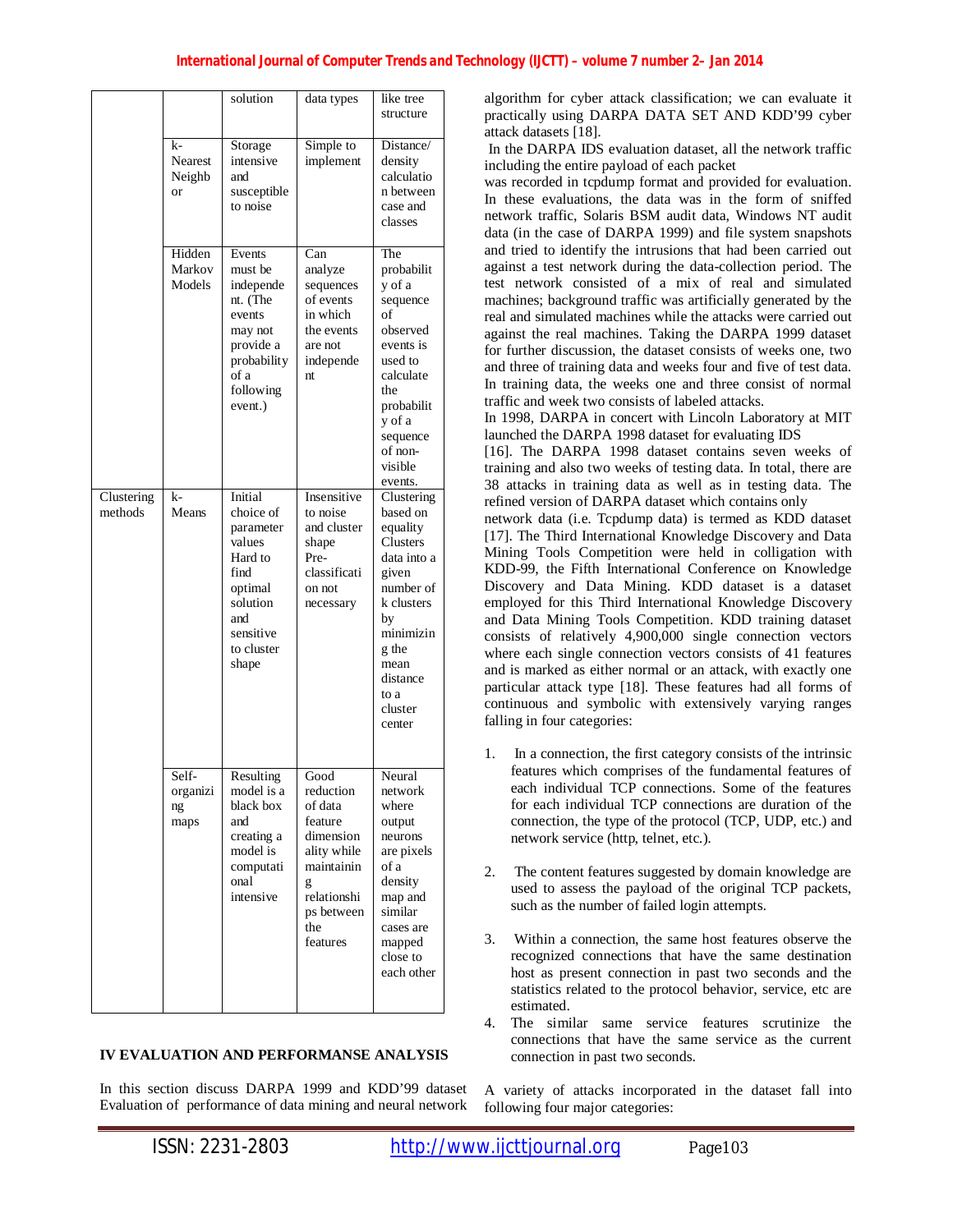- a. **Denial of Service Attacks**: A denial of service attack is an attack where the attacker constructs some computing or memory resource fully occupied or unavailable to manage legitimate requirements, or reject legitimate users right to use a machine.
- b. **User to Root Attacks:** User to Root exploits are a category of exploits where the attacker initiate by accessing a normal user account on the system (possibly achieved by tracking down the passwords, a dictionary attack, or social engineering) and take advantage of some susceptibility to achieve root access to the system.
- c. **Remote to User Attacks:** A Remote to User attack takes place when an attacker who has the capability to send packets to a machine over a network but does not have an account on that machine, makes use of some vulnerability to achieve local access as a user of that machine.
- d. **Probes:** Probing is a category of attacks where an attacker examines a network to collect information or discover well-known vulnerabilities. These network investigations are reasonably valuable for an attacker who is staging an attack in future. An attacker who has a record, of which machines and services are accessible on a given network, can make use of this information to look for fragile points.

## **DATASET:**

MIT-DARPA dataset (IDEVAL 1999)1 was used to train and test the performance of Intrusion Detection Sys-tems. The network traffic including the entire payload of each packet was recorded in tcpdump format and provided for evaluation. The data for the weeks one and three were used for thetraining of the anomaly detectors PHAD and ALAD and the weeks four and  $\overline{\phantom{a}}$  ve were used as the test data. The DARPA 1999 test data consisted of 190 instances of 57 attacks which included 37 Probes, 63 DoS attacks, 53 R2L attacks, 37U2R/Data attacks with details on attack types given in Table 1.

|                | Attacks present in DARPA 1999 dataset       |
|----------------|---------------------------------------------|
| Attack         | <b>Attack type</b>                          |
| <b>Classes</b> |                                             |
|                |                                             |
| Probe          | portsweep, ipsweep, queso, satan, msscan,   |
|                | ntinfoscan, Isdomain, illegal-sni®er        |
| DoS            | apache2, smurf, neptune, dosnuke, land,     |
|                | pod, back, teardrop, tcpreset, syslogd,     |
|                | crashiis, arppoison,                        |
|                | mailbomb, selfping, processtable, udpstorm, |
|                | warezclient                                 |
| R2L            | dict, netcat, sendmail, imap, ncftp, xlock, |
|                | xsnoop, sshtrojan,                          |
|                | framespoof, ppmacro, guest, netbus,         |
|                | snmpget, ftpwrite,                          |
|                | httptunnel, phf, named                      |
| U2R            | sechole, xterm, eject, ps, nukepw, secret,  |
|                | perl, yaga, fdformat,                       |
|                | ffbconfig, casesen, ntfsdos, ppmacro,       |
|                | loadmodule, sqlattack                       |
|                |                                             |

Attacks present in DARPA 1999 dataset

Table2. Different types of attacks in DARPA 1999 dataset

In KDD99 dataset these four attack classes (DoS, U2R, R2L, and probe) are divided into 22 different attack classes that tabulated in Table I. The 1999 KDD datasets are divided into two parts: the training dataset and the testing dataset. The testing dataset contains not only known attacks from the training data but also unknown attacks. Since 1999, KDD'99 has been the most wildly used data set for the evaluation of anomaly detection methods.DARPA'98 is about 4 gigabytes of compressed raw (binary) tcp-dump data of 7 weeks of network traffic, which can be processed into about 5 million connection records, each with about 100 bytes. For each TCP/IP connection, 41 various quantitative (continuous data type) and qualitative (discrete data type) features were extracted among the 41 features, 34 features (numeric) and 7 features.

| 4 Main Attack Classes             | 22 Attack Classes                                                                |
|-----------------------------------|----------------------------------------------------------------------------------|
| Denial of Service (DoS)           | back, land, neptune, pod, smurt,<br>teardrop                                     |
| Remote to User (R2L)              | ftp_write, guess_passwd, imap,<br>multihop, phf,spy, warezclient,<br>warezmaster |
| User to Root $(U2R)$              | buffer overflow,<br>perl,<br>loadmodule, rootkit                                 |
| Probing(Information<br>Gathering) | ipsweep, nmap, portsweep, satan                                                  |

| Table1. Different types of attacks in kdd99 dataset |
|-----------------------------------------------------|
|-----------------------------------------------------|

To analysis the different results using some standard parameter such as Precision- Precision measures the proportion of predicted positives/negatives which are actually positive/negative. Recall -It is the proportion of actual positives/negatives which are predicted positive/negative. Accuracy-It is the proportion of the total number of prediction that were correct or it is the percentage of correctly classified instances.True positive (TP) is the attacks that are detected which are actually true attacks ,True False (TF) is the normal data and is a ctually the normal data False-negative rate (FN) is the percentage that attacks are misclassified from total number of attack records. False-positive (FP) is the percentage that normal data records are classified as attacks from total number of normal data records. Below we are showing how to calculate these parameters by the suitable formulas.

$$
\text{Precision} = \frac{\mathbf{TP}}{\mathbf{TP} + \mathbf{FP}}
$$

$$
\text{Recall} = \frac{4 \cdot F}{TP + FN}
$$

**TP-1W** Accuracy =  $\frac{1}{TP+TN+FN+FP}$